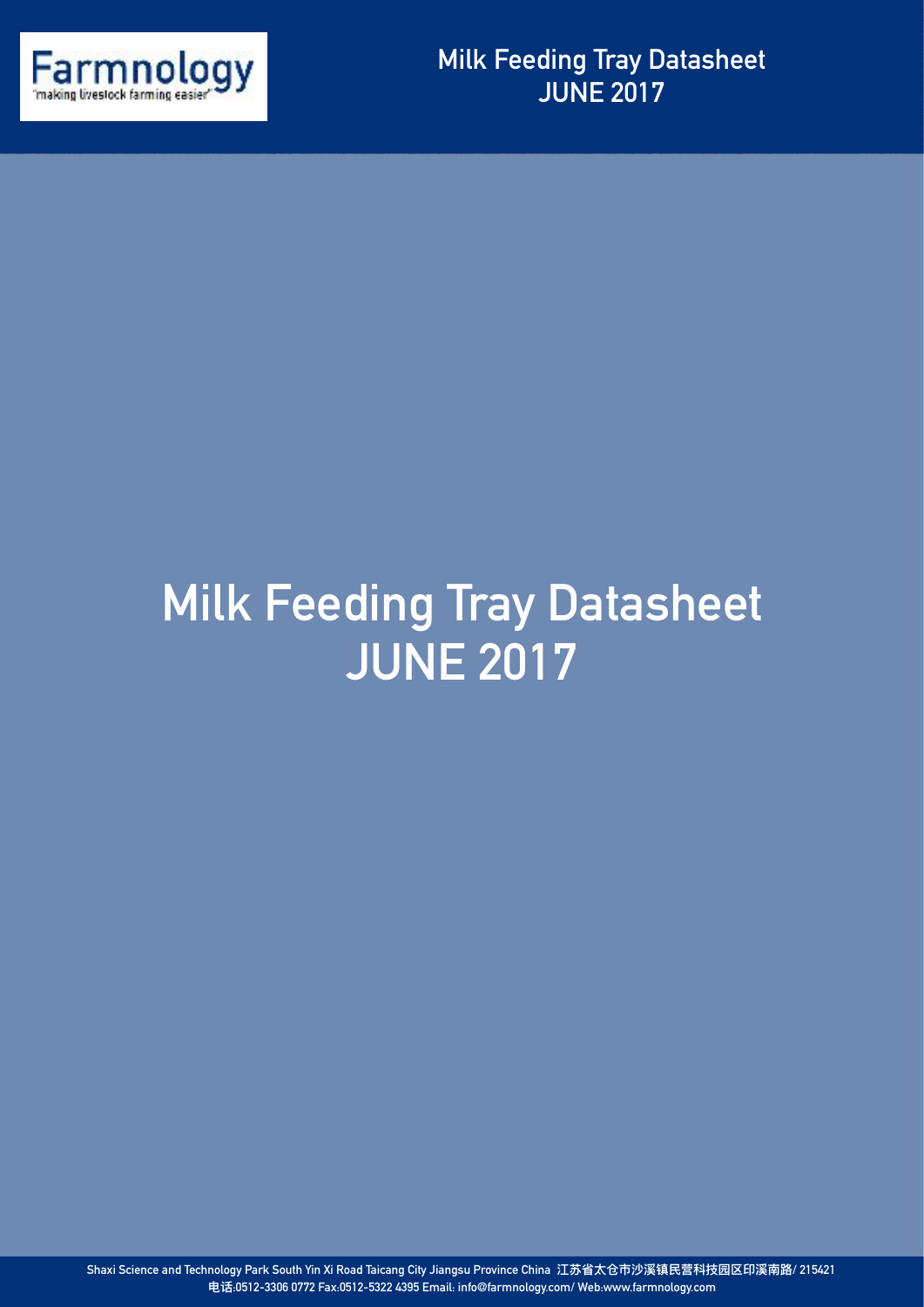

**Our milk trays are used to feed piglets. The design is strong and rigid, fully welded in stainless steel, making it easy to clean. The link and cross separators ensure the piglets not go into the tray. The tray is mounted into floor grooves by T hooks in a strong and double sided design (with s spring load securing). The top of the hooks come with a large hook handle, enabling maximum convenience.** 

**The tray is available in 4 sizes, 0.5、1.0、1.5 and 2.0m length, as well as hooks in 220mm、280mm and 400mm for different flooring types.** 

**You can find some related videos on YOUKU or www.farmnology.com.**